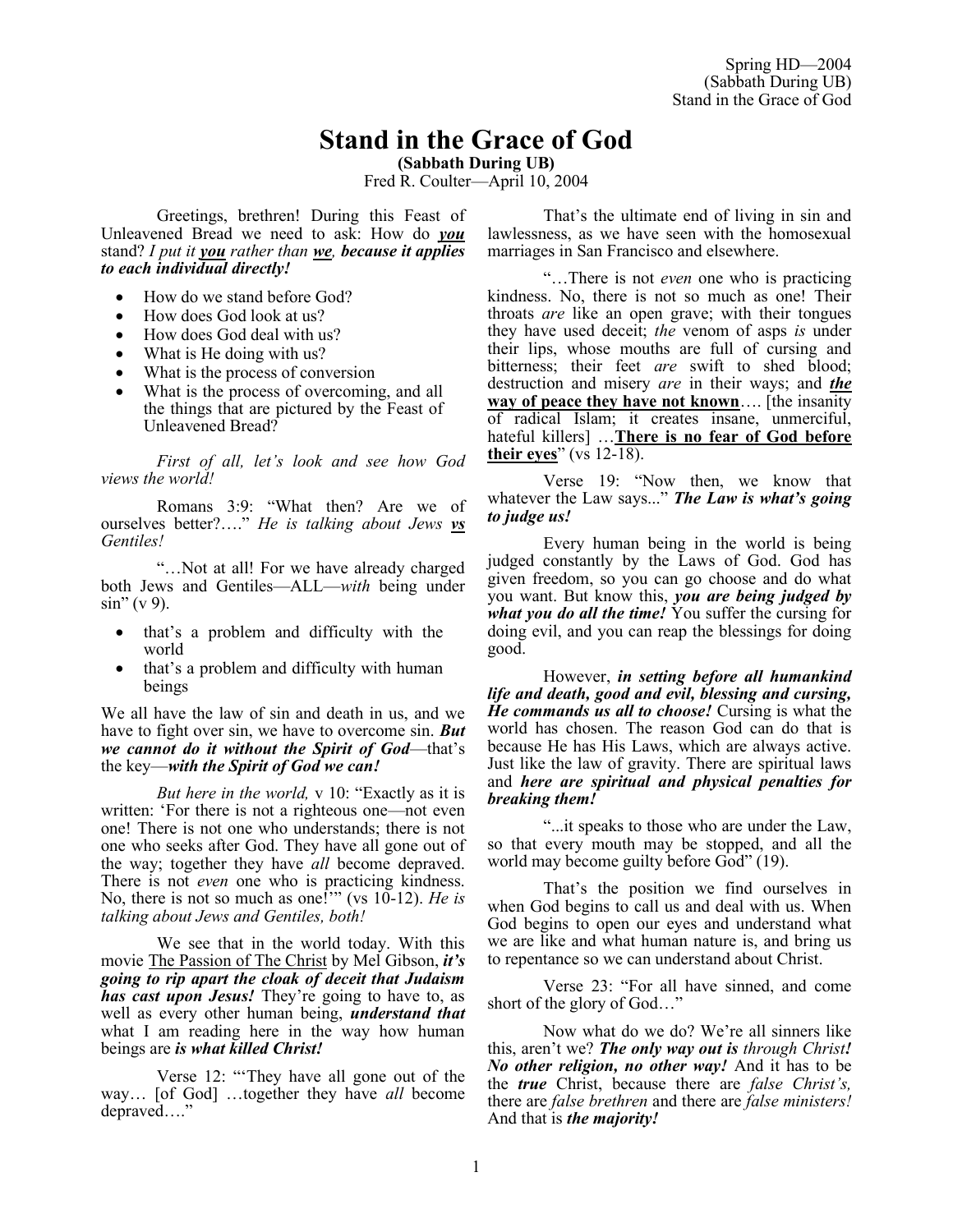*As Jesus said,* 'Narrow is the gate and straight is the way that leads to life. But broad is the way and wide is the gate that leads to death.' That's where the world is going, especially now in the endtime as these events are coming upon us with great fury.

What is the solution? *Man can't save himself; it's an impossibility!* Man cannot do what is right. He can do some things that are right, but what ends up happening? Much of the good that human beings try to do turns out to be evil, because they don't understand the way of God. Because that is so, God has offered repentance *IF* people will but repent and seek God. *IF not that*, then judgment will be executed upon them. So let's read the solution:

Verse 24: "*But* are being justified freely by His grace through the redemption that *is* in Christ Jesus... [that is the only way. Christ died for all our sins] …Whom God has openly manifested *to be* a propitiation through faith in His blood..." (vs 24-25).

Now we're going to see some of the conditions that God has given in order for that to be applied to our lives.

"...in order to demonstrate His righteousness, in respect to the remission of sins that are past"  $(v 25)$ .

God is willing to forgive. God is willing to put the sins aside, provided there is repentance. And remember what Jesus said when He talked to His generation. He said that if He would have preached what He is preaching and Sodom and Gomorrah, and they would have repented long ago in sackcloth and ashes, and they would have remained unto this day.

A lot of people who think that they are good and have substituted their religious ways instead of following the Word of God—which is symbolized by eating the unleavened bread and living by every Word of God—they have a worse sin, because they think they are righteous. The truth is we need to understand that *we can only come to God on His terms!* We can only overcome sin with:

- the Word of God
- the sacrifice of Christ
- the Holy Spirit of God

## *It can't be overcome any other way!*

Verse 26: "Through the forbearance of God; *yes*, to publicly declare His righteousness in the present time, that He might be just, and the One Who justifies the one who *is* of *the* faith of Jesus."

What is the end result of that, as we covered on the first day of Unleavened Bread?

Verse 31: "Are we, then, abolishing *the* Law through faith? MAY IT NEVER BE! Rather, we are establishing *the* Law."

The truth is this:  $IF$  you repent of your sins, which means turning from the way of sin, and going to the way of life, *THEN* you have to stop disobeying and you have to begin obeying. God is not going to justify anyone who repents and continues in sin, because that repentance is the repentance of the world. That is the sorrow of the world. That doesn't lead to true Godliness, because:

- you have to believe God in order to receive that justification
- you have to believe that Jesus Christ was crucified for you
- you have to believe that your sins crucified Christ
- this is what we have to be before God
- this is our attitude
- this is how our lives have to be changed.

Romans 4:21*—talking about Abraham and his faith*: "For he was fully persuaded that what He [Christ] has promised, He is also able to do."

Not only in causing Isaac to be conceived and born, but in everything in his entire life. You *believe* God, that what He has said He is able to do. The situation is this, too: *IF you believe that God* is able to forgive your sins through the sacrifice of Christ, *you have to be fully persuaded, and you have to live that way!* 

Verse 22: "As a result, it was also imputed to him for righteousness."

And as we saw, God gives—imputes—to you the gift of righteousness, which is fantastic because we stand before God righteous. Not because of our righteousness, but because of the righteousness and the sacrifice of Christ. Yes, we are to keep the commandments of God and walk in His ways. You cannot continue to stand in the grace of God if you live a sinful, lawless life.

Verse 23: "But it was not written for his sake alone, that it was imputed to him; rather, *it was* also *written* for our sakes, to whom it shall be imputed—to those who believe in Him Who raised Jesus our Lord from *the* dead; Who was delivered for our offenses and was raised for our justification" (vs 23-25).

The long and short of everything that I have talked about here is this: *when you are justified you are put in right standing with God through Christ!* He imputes to you the righteousness of Jesus Christ to inspire you to love Him, to grow, to overcome, to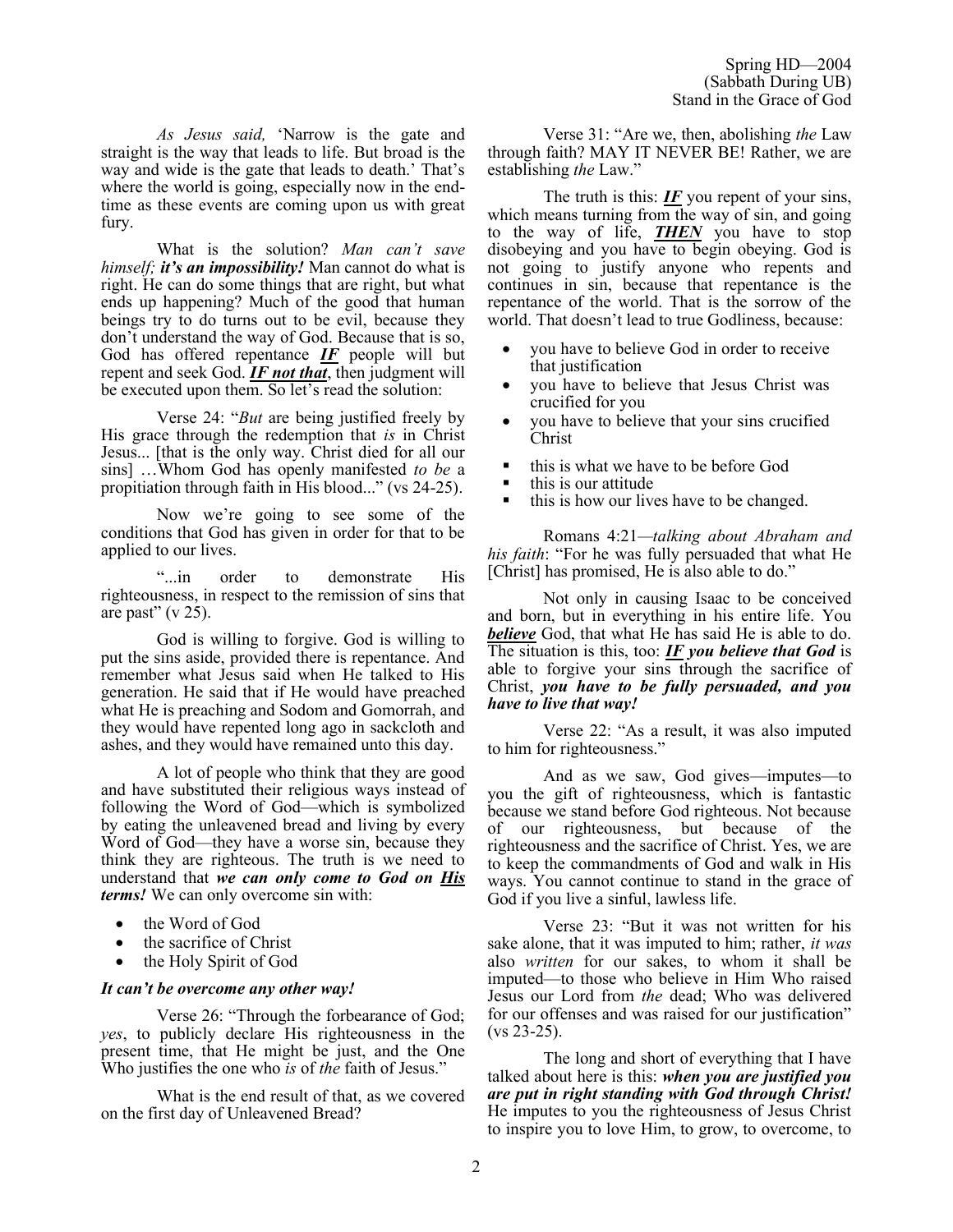keep His commandments, and to walk in His ways. He doesn't impute the righteousness of Jesus to you so you can continue living a life of sin. It will never be imputed.

Now let's see what Paul is also writing this is very important—so that we understand: **How do we stand before God?** I know everyone of us are convicted of sin when we sin, because we still sin. He was raised for our justification. Now we will cover all of the various aspects of this as we go along.

Romans 5:1: "Therefore, **having been justified by faith**..."—*because you believe!*

- you believe in the sacrifice of Christ
- you believe that His sacrifice paid for all of your sins
- you believe that God is able to save you
- you believe that God's way is right
- you believe that His commandments are true and ought to be obeyed and kept
- you believe that you ought to live by every word of God

*All of those have to do with belief! That's by faith! You are justified by faith!* We will see it is also *the faith of Christ* of what He did so that He could provide this for you. Because of that:

"...we have peace with God through our Lord Jesus Christ"  $(v<sup>1</sup>)$ .

- How do we stand before God? *In peace!*
- How do we stand before God? *In righteousness!*
- How do we stand before God? *Blameless!*

*That's the whole meaning of the Feast of Unleavened Bread!* 

## Verse 2: "Through Whom **we also have access by faith into this grace in which we stand**..."

For doing this video, we have some umbrella reflectors that bring the light and put the light in the right place. Consider that the grace of God is like a great umbrella that you are standing under, from which comes:

- the love of God
- the forgiveness
- the peace
- the belief
- every spiritual aspect
- the fruits of the Spirit

You are *standing in this grace* meaning that—as we saw on the first day of Unleavened Bread—when and if you sin and *you repent, your sins are forgiven!* It is a continuous propitiation, which means *a continual source of forgiveness and atonement,* provided that you are:

- repenting and yielding to God
- desiring to walk in His way
- having His Laws written into your heart and mind

*It's an overcoming process! You stand in this grace!*

"...and we ourselves boast in *the* hope of the glory of God…. [not of what we do, but of what God does] …And not only *this*, but we also boast in tribulations..." (vs 2-3).

As we will cover on the last day of Unleavened Bread, *there are going to be trials! There will be difficulties that will arise!*

"…realizing that **tribulation brings forth endurance.**.." (v 3). *All of this is the process of God!* 

Remember that it says, *'The one who endures to the end, the same shall be saved.' This produces the endurance!*

"…and **endurance** *brings forth* **character**…" (vs 3-4). *That's what God wants us to have, the very character of God called Godliness!*

"...**And character** *brings forth* **hope**…. [one whole package altogether] …And the hope *of God* never makes us ashamed because the love of God has been poured out into our hearts through the Holy Spirit, which has been given to us" (vs 4-5).

We're going to focus in on this, the love of God being poured into our hearts, and how this is to:

- change us
- convert us
- draw us to God continually

Then he rehearses that there was a time we were without strength, and Christ died for the ungodly, and so forth.

Verse 10: "For if, when we were enemies, we were reconciled to God through the death of His own Son, much more *then*, having been reconciled, **we shall be saved by His life.**"

Because He is our High Priest at the right hand of God, where we can go boldly before the Throne of God to receive grace in time of help and need, and so forth.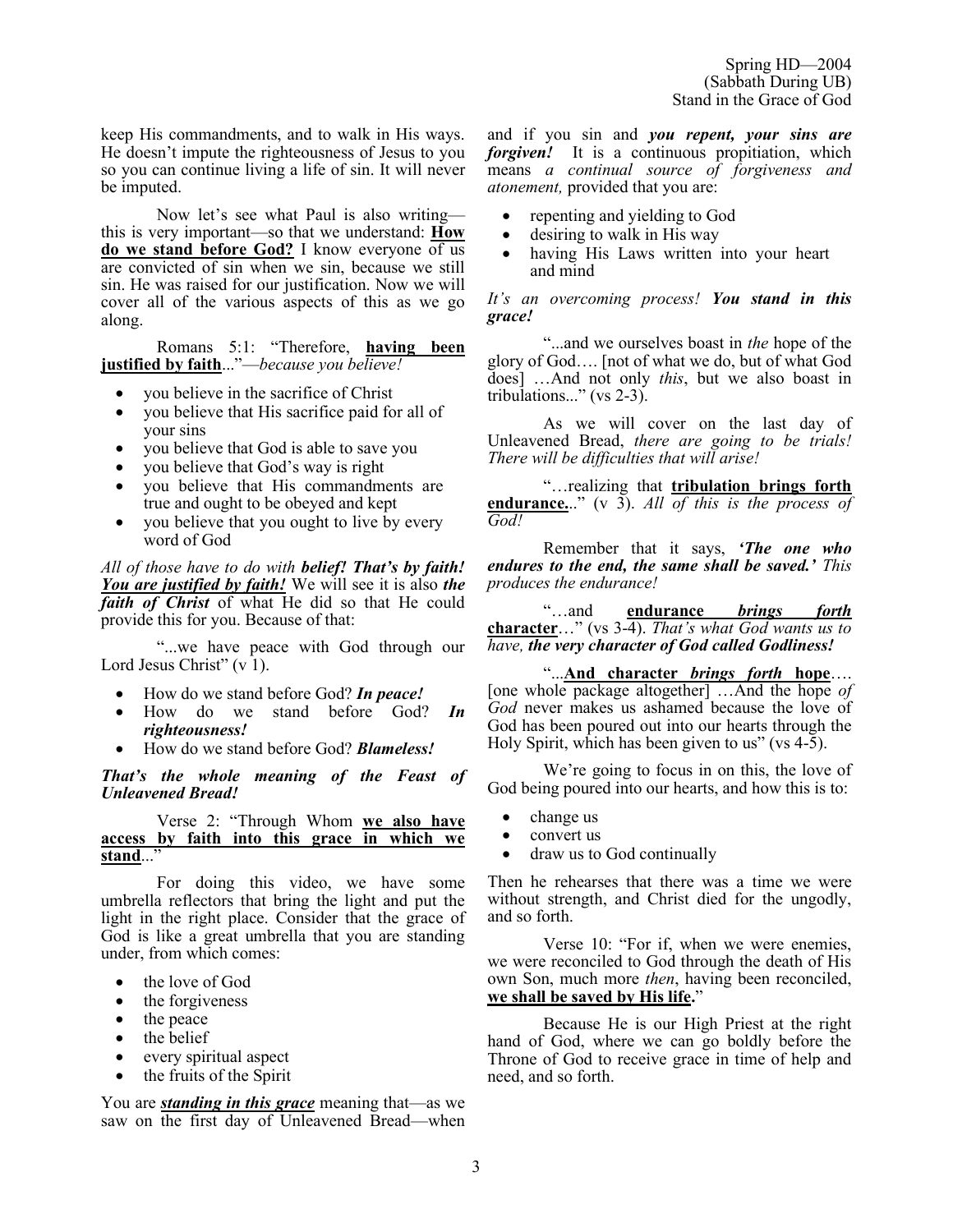Verse 11: "And not only *this*, but we also boast in God through our Lord Jesus Christ, by Whom we have now received the reconciliation"

Because of this, God does not want us to go around feeling guilty or accusing Him. In accusing God, what do I mean by accusing God? *Blaming God for your difficulties!* Don't ever blame God for your difficulties. He's trying to save you from them. Always take it before God and pray about it; ask for:

- His help
- His Spirit
- His forgiveness
- His strength
- His understanding

#### *so you can grow and overcome!*

Let's see, not only is it the love of God that gives us the empowerment through His Holy Spirit, but we also see that what Christ did was because He loved us. Concerning our former self, concerning the old self, as we covered on the first Holy Day, you are to put out all the sins that you have there. Gal. 2:20 tells us what this is like:

Galatians 2:20: [We] "…**have been crucified with Christ**…"—*through the operation of baptism.*

You have been conjoined into His death, meaning that *as Christ was crucified and was beaten as the perfect sacrifice for the sins of the world, His sacrifice individually applies to you when you're baptized!* Crucified with Christ; that's how that is done.

"...*yet, I live*…. [we are brought out of the watery grave and we live, even though the old man died] ...*Indeed*, it is no longer I..." (v 20). Our life *is different!* It's not *I, me and mine.* It is:

- yes, Lord
- yes, Father
- Your way
- Your Truth
- Your Spirit
- Your love

## "...**but Christ lives in me**…." (v 20).

*That's how you stand before God!* That's how God is able to impute the righteousness of Christ to you. That is how God is able to give to you the righteousness that comes through the sacrifice of Christ, *because Christ lives in you!* That's what it is with the Spirit of God.

"…For *the life* that I am now living in *the* flesh, **I live by faith—that** *very faith* **of the Son of God,** Who loved me and gave Himself for me" (v 20).

- Did Christ have faith when He was on earth? *Of course!*
- Did He have faith before He even came to the earth? *Yes! Faith that the plan of God was going to work the way that God wanted it to work!*

With the power of God's Spirit in you, *you receive the very faith of Jesus Christ.* That's what it means to be unleavened and receive the Spirit of God. Not only the faith of God, but the love of God and all the fruits of the Holy Spirit. *The very faith of the Son of God!* It was His faith in going to the cross, enduring the shame and everything that we have seen concerning it:

- to save us
- to save you
- to put us in right standing with God
- How do you stand before God? *You stand as Christ stands!*
- What should this mean for us?
- What should we do?

Let's see what Jesus said we are to do; *this is the goal!* We don't start out this way, but this is how we are to act and finish. What we are going to see today is that *the ultimate love of God is the goal* for which we are headed.

John 15:9: "As the Father has loved Me..." [They had perfect love] ...I also have loved you..."

You have to understand, *Christ loves you!* Do you feel loved by God? *You need to, through the power of*:

- God's Spirit
- His mercy
- His kindness
- His goodness

"...**live in My love**" (v 9). *That's how we are to live!*

We are to *walk in faith, believe in hope, live in love!* So here it is right here, to "...live in My love."

Verse 10: "If you keep My commandments, you shall live in My love..." *The contrary is, if you don't* keep His commandments, *you're not living in His love!*

*If* you love God the Father and Jesus Christ, you're going to do what They say; that's true love. That is *believing love!* That is *faithful love!*

"...just as I have kept My Father's commandments and live in His love…. [that's the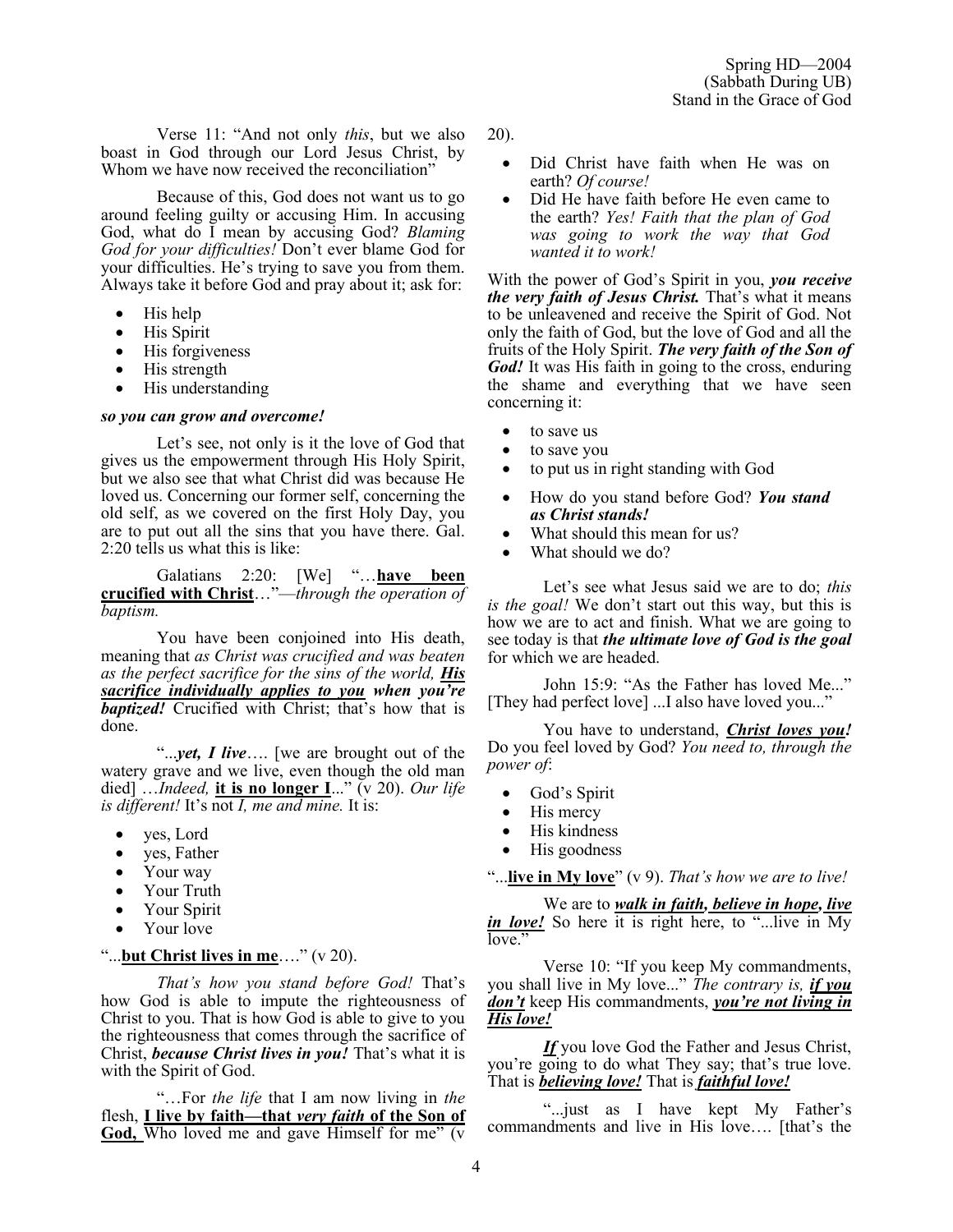whole goal, the way to eternal life through Christ] …These things I have spoken to you, in order that My joy may dwell in you, and that your joy may be full. This is My commandment: that you **love one another, as I have loved you**" (vs 10-12).

In turn, this love is not to be just consumed on ourselves, but this is to give us the love and the connection with Christ and God the Father so we can love each other. Of course, that is a task that is always necessary. God has called us from such a diverse background and things. All the brethren that we come in contact with are probably not those whom we would personally select as our friends. *But they are the ones that God has personally selected to be our friends and our brothers and our sisters!* So therefore, we are to love each other as Christ has loved us.

Verse 13: "No one has greater love than this: that one lay down his life for his friends." *That's what Christ did!* 

**How do** *you* **stand before God?** *In faith, in love, and as a friend!* Think of that; that's how you stand before God. That's why He doesn't want us to have guilty consciences and things like this.

Let's see how we are to live in this world. Since God has called us out of the world, we are not to be part of the world. We have to live in the world. Remember that Jesus on the Passover night said,

Father, I pray for these who are in the world. I pray not that You should take them out of the world, but that You should protect them from the evil one.

What is our response to the world, spiritually?

1-John 2:15: " D**o not love the world, nor the things** *that are* **in the world.** If anyone loves the world, the love of the Father is not in him..."

What God has done to call you, to give you His Spirit, to love you, and to do these things through the sacrifice of Jesus Christ, we have to be completely belonging to God.

I think one of the biggest problems that we have in the church today is too many people are playing 'straddle-religion.' What do I mean by that? *They have one foot in the world and one foot in the Church,* and they're sort of straddling between the two. They have just enough religion so they feel comfortable, and just enough religion so if things go wrong they can run to God and seek His help.

- don't be a 'straddle-religionist'
- don't have one foot in the world

*Because everything in the world is going to be destroyed!*

What we have to understand is that anything that is in the world, any physical thing that is there, *unless you have the Spirit of God and use the things and live by the Word of God,* all the physical things end up in destruction anyway. Look at the movie, The Passion of the Christ by Mel Gibson. When they asked him why he did it? He said:

Well, I had money, I had fame, I had fortune, I had success, *but I was empty.* 

That's exactly what it is talking about: *Love not the world!*

Verse 16: "Because everything that *is* in the world—the lust of the flesh, and the lust of the eyes, and the pretentious pride of physical life—is not from the Father, but is from the world. And the world and its lust is passing away, but the one who does the will of God abides forever" (vs 16-17). *This is the charter on how we are to live and walk!*

1-John 1:7: "However, if we walk in the Light, as He is in the Light… [to walk the way that Christ did; He never sinned] …*then* we have fellowship with one another, and the blood of Jesus Christ, His own Son, cleanses us from all sin."

*That's how you stand before God!* Of course, you confess your sins to God.

Verse 8: "If we say that we do not have sin, we are deceiving ourselves, and the Truth is not in us. If we confess our own sins, **He is faithful and righteous to forgive us our sins and to cleanse us from all unrighteousness**" (vs 7-9).

Our lives are kind of like what you would say is housecleaning. Everyone knows that if you clean your house once, guess what you have to do? *You have to clean it the next day!* And you have to clean it the next day. And every once in a while there is a time when you have to go through and sort of just purge the whole house. That's why we have this. That's why we're able to come to God, to have our sins forgiven. You have your sins forgiven today, *that doesn't cover tomorrow!* There's another cleaning that may need to be done tomorrow.

Verse 10: "If we say that we have not sinned, we make Him a liar… [because He says all have sinned and come short of the glory of God] …and His word is not in us."

1-John 2:1: "My little children, I am writing these things to you so that you may not sin. And *yet*, if anyone does sin, we have an Advocate with the Father; Jesus Christ *the* Righteous; and He is *the* propitiation for our sins; and not for our sins only,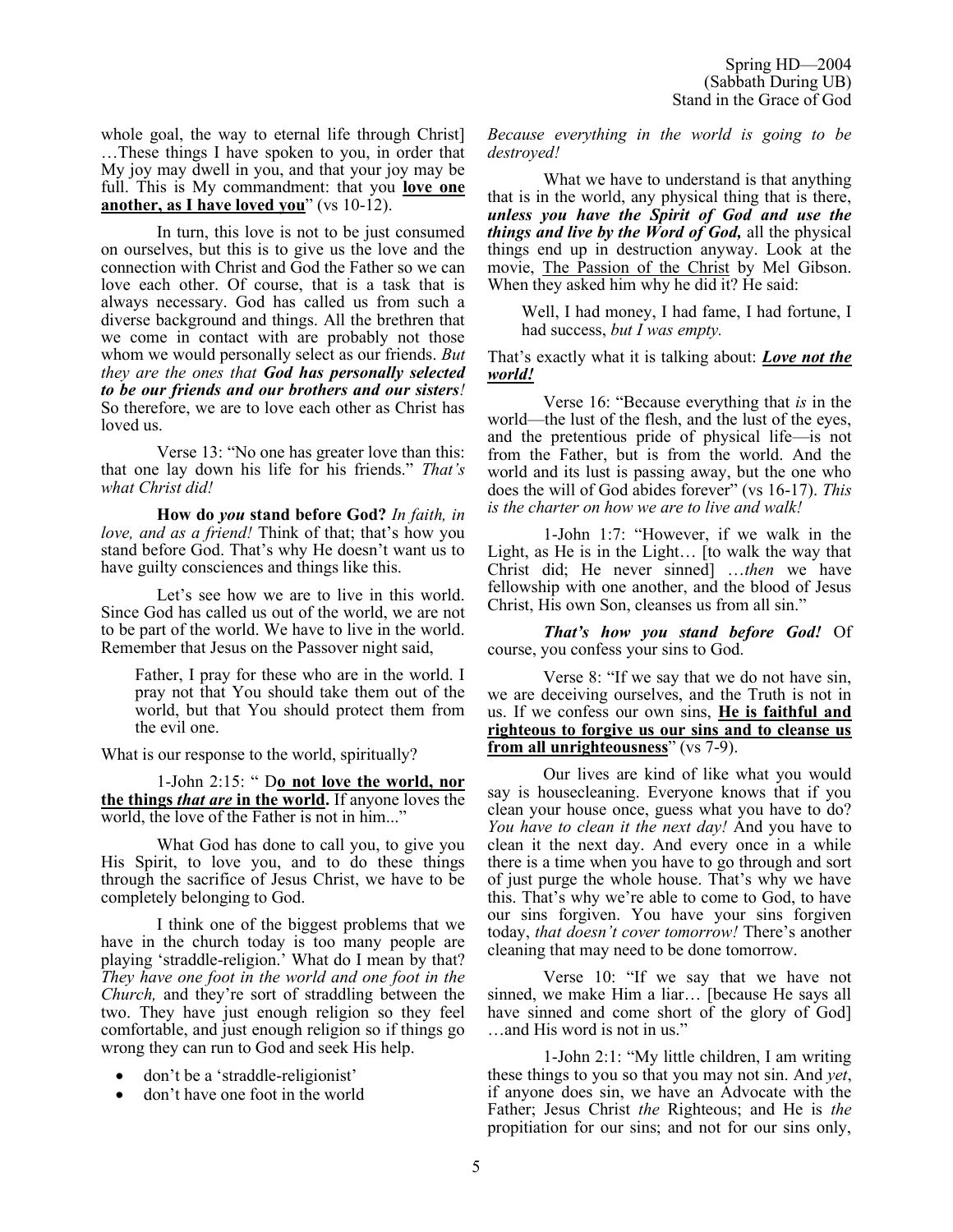but also for *the sins of* the whole world…. [according to God's plan] …And by this *standard* we know that we know Him: if we keep His commandments" (vs 1-3).

That's what it's all about with the Feast of Unleavened Bread, *a renewing of our relationship with God,* having our 'spring housecleaning' *spiritually*. That's why we have to get leaven out of our homes, to show us that just as we have to get the leaven out of our homes *we have to get the sin out of our lives!* Just like you have to use cleaning compounds, use brooms and vacuums, and have to wash, scrub and wax, *all of that is showing that in type that it has to be using the instruments that God has given to overcome and to change! To have your sins forgiven through Christ, and to walk and keep His commandments!*

- let's see what the whole process is all about
- let's see what we are to do
- let's see how we are to do this

*This will tie in with what we covered on the first day!* 

Ephesians 4:17: "So then, I declare and testify this in *the* Lord that you are no longer to walk even as the rest *of the* Gentiles… [we are to walk in the way of God; Christ said, 'I am the Way, and the Truth, and the Life.'] …are walking, in *the* vanity of their minds… [they cut themselves off from God] …having *their* understanding darkened, being alienated from the life of God through the ignorance that is in them, because of the hardness of their hearts" (vs 17-18).

That's the way the world has been. *God has called us out of the world!* These are the things that Paul is saying you're not to do this any longer.

Verse 19: "They have cast off all feelings, *and* have given themselves up to licentiousness, **to work every uncleanness with insatiable desire.**"

All you have to do is just look out and see all these things that are going on in the world. You see that's exactly what is happening. I think it's kind of fitting to show the debauchery of it. That always before Ash Wednesday, which begins Lent for the Roman Catholic Church, they have Mardi Gras, which is described right here: "…**licentiousness, to work every uncleanness with insatiable desire.**"

Verse 20: "But you have not so learned Christ… [no, you haven't] …If indeed you have heard Him…" (vs 20-21). *Not of Him,* but *heard Him* through the words that He has written, through the Spirit that He has given.

"…and have been taught in Him, according

to *the Truth* in Jesus: That concerning your former conduct, you put off the old man … [continually doing it; here's the problem with the old man]: …which is corrupt according to deceitful lusts" (vs 21-22).

Isn't that true? Every time you find yourself caught in a sin, what have you done? *You've deceived yourself! You've lied to yourself!* You have to go and repent to God and put that away. Sometimes some of our sins are kind of like mold, you clean it off. Mold is leaven! You clean it off and everything looks good, and, lo and behold, you go back there again, and here, it's grown back again! You know, like the black mold in a shower, you clean and scrub and get that all out. You use chemicals, brushes, compounds, and you hose it down with high powered hoses. You clean it all up, and guess what? It comes back*. That's just like human nature!* So you put it off, *because it's* "…**corrupt according to deceitful lust**."

When you are putting it off, what do you do then? God has made our mind this way through the Spirit of God, that

## Verse 23: "And that you **be renewed in the spirit of your mind**…" *That's what God is doing, renewing!*

Not only are you cleansed from your sin, but you see, being cleansed from your sins is only half the story. It's just like Jesus said of the man who had the demon cast out of him. He didn't do what he was supposed to do, so the demon came back and found the house clean, swept and garnished. But there was no defense! The house may have been clean, *but he didn't put anything in!* So, the demon went out and got seven others and came back and repossessed him. The end was worse than the beginning *because the man did not renew his mind!* This means *continually* renewed.

"…be renewed in the spirit of your mind… [you're to put off the old man] …and that you put on the new man, which according to God is created in righteousness and Holiness of the Truth" (vs 23-24).

Now the thing that's important is this, and always remember: *Conversion is creation! God is creating Christ in you!* That's why Paul said in:

- ➢ Colossians 1:27: "…the hope of glory."
- ➢ Philippians 2:5: "Let this mind be in you, which was in Christ Jesus."

*That's how you renew it!* How is it done mechanically?

• through study *You have to feed your mind on the Word of God*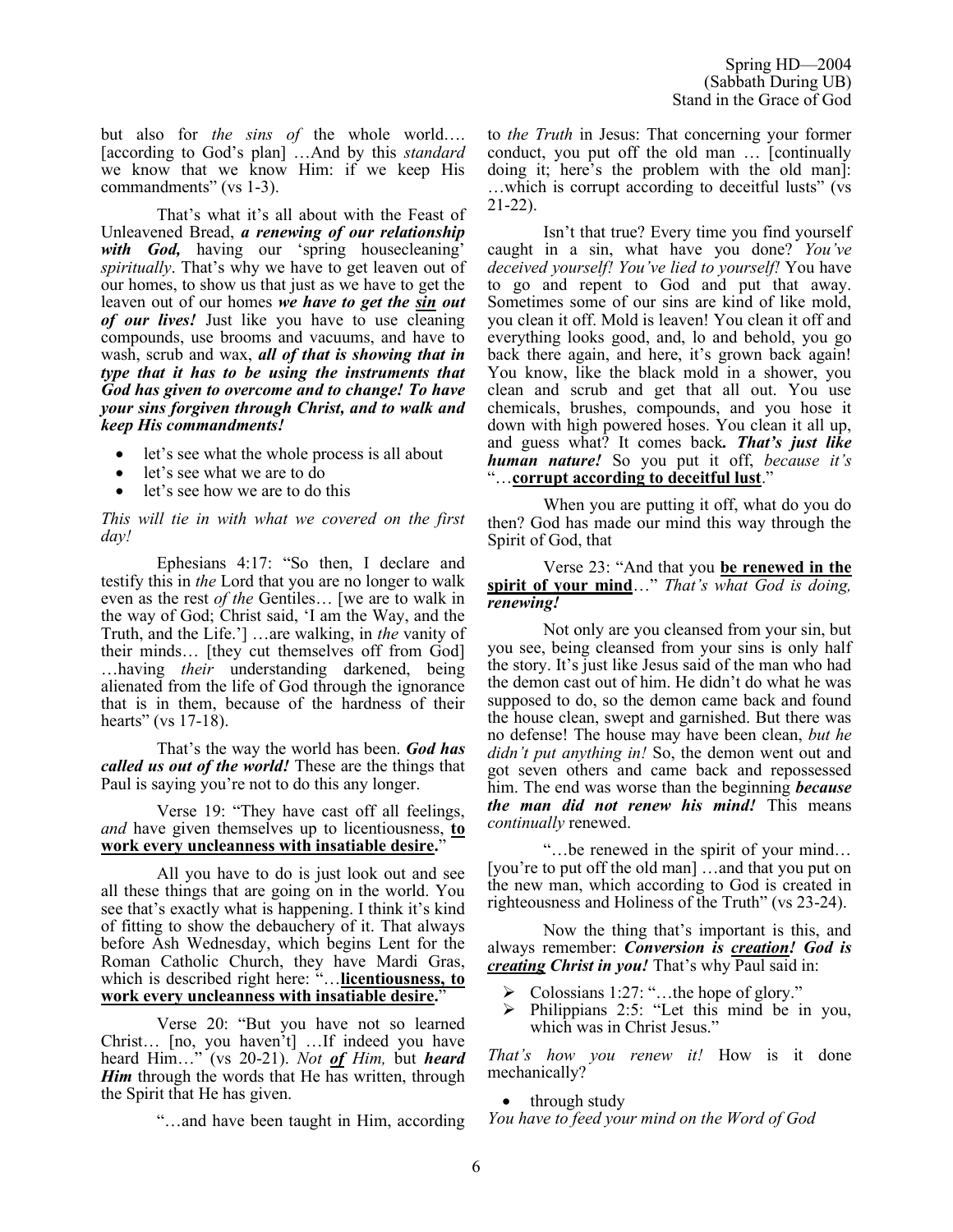- through prayer
- through the exercise of the Holy Spirit of God
- you walk in Truth

## *That's how you renew your mind!*

- How did your mind get so messed up before God called you and converted you? *Because you continually practiced the things that weren't right!*
- Isn't that true?
- How are you going to renew it? *By continually*:
	- $\checkmark$  putting *out* the old man
	- ✓ putting *aside* the practices of sin
	- $\checkmark$  put *in* the practices of righteousness
	- walk *in* the way of God.

## *That's how it's done! That's how you're renewed!*  God is literally *recreating your mind to have the mind of Christ!*

- to create the character in you
- to create the love in you
- to create hope in you
- to create faith in you

We'll see all of this in just a little bit. *So it's quite a process! It is a process!* This is not something that's done instantaneously.

This is where so many Christian-professing religions get completely off base. Because they *feel* that if they have their sins forgiven, everything is fine. *NO!* That's good, that's fine, but that's only the start. Let me liken it this way: Suppose you're going to go on a trip. And you get your car all tuned up and repaired, and the oil changed, the filter changed, and everything. You're all ready to go. It comes on the day to go on the trip. You get in the car and you start it. You let the engine run, and you sit there. You let the engine run. You sit there. You haven't done anything. You had the car prepared, but you're not going in the way you need to go.

So likewise with the forgiveness of sin. The forgiveness of sin, and baptism, and receiving the Holy Spirit is the start. Now you gotta go! So, just like the car, unless you put it in gear and drive it, 'you ain't going anywhere'! You might feel good sitting in the car. It might sound good while it's sitting there idling. It might look good because it's all polished up. But it's going no place, because you're not using it the way it should be done.

This is what God wants you to do. He wants you to *let Him, with His Spirit, create in you Righteousness and Holiness of the Truth.* That's how He's able to do it, *to write His laws and His* 

## *commandments in your heart and your mind in your inward part!* One thing to remember, never forget this: *as a man thinks in his heart, so he is!*

#### (break)

I'm talking about *creating the Righteousness and Holiness in you!* It is done

- by Truth
- by God's Spirit, which is the Spirit of Truth from the God of Truth
- to put truth in your mind, to put the Word of God in your mind

What do you have to get out of it? You have to get out of it all the clutter that you've programmed in it all your life.

In this creation that God is doing in you, you have to participate in it. Because He is not going to give you a brain transplant. He is going to give you a renewing of your spirit, a renewing of your mind, which is a process.

Ephesians 4:25 *talks about this*: "Therefore… [because of what has all gone on before] …let each one put away lies *and* speak the truth with his neighbor, because we are members of one another."

This is putting away human nature, carnal behavior. This is your part in the process. In other words, if you are not willing to put these things away, then is God going to be willing to create His Holy, righteous character in you if you don't do your part? *I doubt it!*

Verse 26: "*When* you become angry..." *It doesn't say that you're not to be angry. But here are the guidelines!* 

"...**do not sin**...." There is an anger over things that are wrong, there is an anger that can come up, which is righteous indignation, which is separate from the anger of sin. If you get angry, don't sin. There is another limitation:

"…**Do not let the sun go down on your anger**" (v 26). *In other words, by time sun comes to go down, get over it!* 

It's important why it says "…the sun go down…" If you go to bed with all the turmoil and anger on your mind:

- you're going to lay there
- it's going to fester
- it's going to get worse
- you're going to toss and turn
- you are going to feel miserable
- you are going to get more angry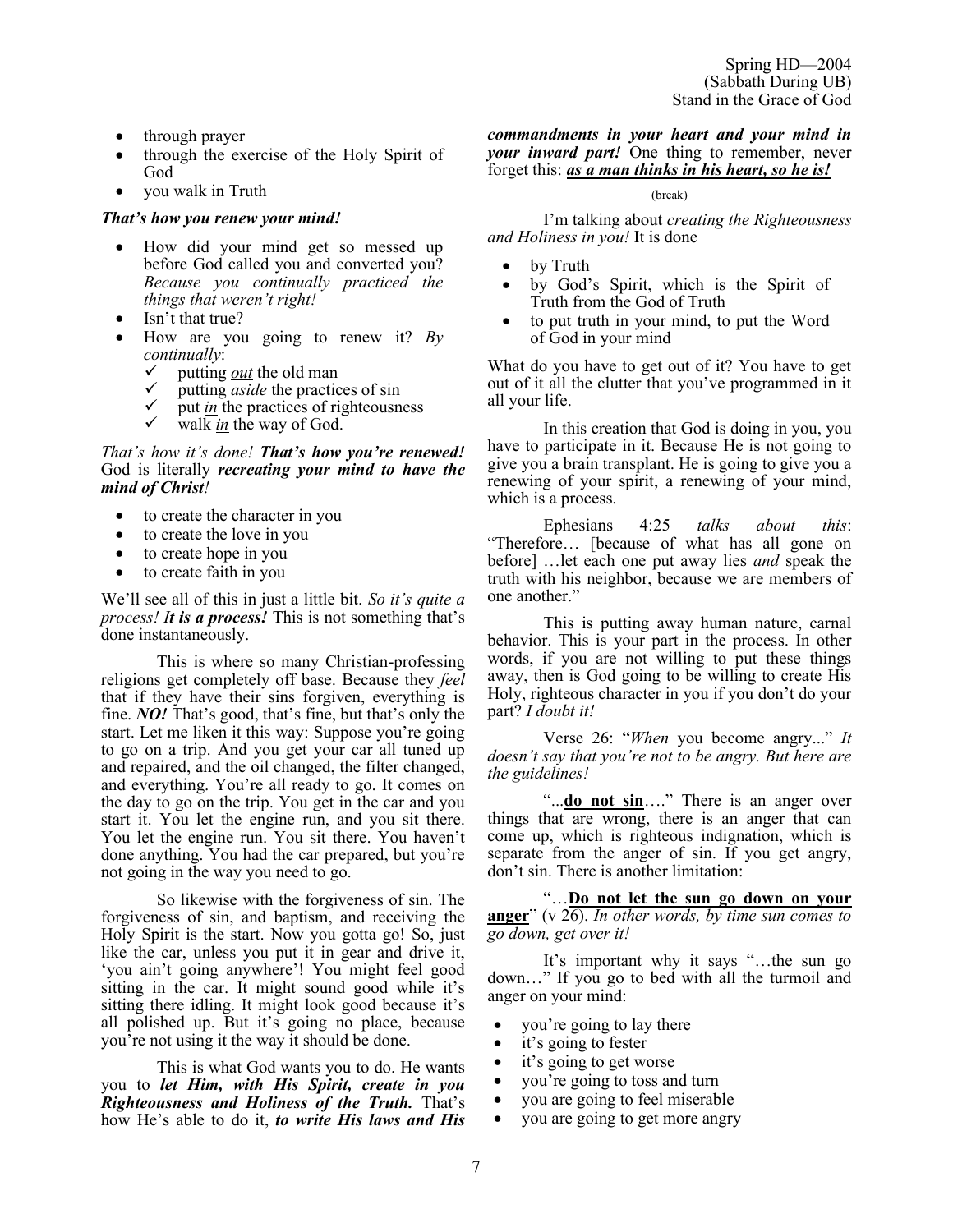*and you're right back into doing all the carnal things again!*

When you are angry and sin, this gives you justification for whatever you want to do in retaliation you want to take. So, God says by sundown, cool it.

*Here's the reason*; v 27: "Neither give place to the devil"—*because you give an opening for him!* As we saw on the first day, he is like a roaring lion going about seeking who he may devour. You're giving place to the devil. He comes along and says:

Oh, you're angry. You need that. You are so right. Ah, yes, that other person is as bad or worse than you think.

#### *Don't give place to the devil!*

Verse 28: "Let the one who stole, steal no more; rather, let him labor with *his* hands, working *at* what *is* good, so that he may impart *something* to the one who has need. Do not let any corrupt communication come out of your mouth, but that which is good and needful for edification that it may give grace to those who hear. And do not vex [grieve] the Holy Spirit of God..." (vs 28-30).

The Holy Spirit is working with you to create the righteousness and the Holiness of Truth in you. These things are preventing it from being done. These kinds of behaviors are grieving the Holy Spirit. You're fighting and resisting God. That's what he is saying.

God wants you to be renewed. God wants to create these things in you. But you have to be cooperative, and you have to work to get the evil things out. He will give you the power to get them out. Now then, here are other things to get rid of:

Verse 30: "And do not vex the Holy Spirit of God by which you have been sealed for *the* day of redemption. Let all bitterness, and indignation, and wrath, and clamor, and evil speaking be removed from you, together with all malice; and be kind *and* tenderhearted toward one another, forgiving one another, even as God has also in Christ forgiven you" (vs 30-32).

There's one thing that is true, *you can never develop faith or hope or love unless you forgive!* We have already covered this just in the recent past. There is another key that is important: *If you don't forgive, God won't forgive you either!* Human beings are like this: *all of us want God to forgive us, but not him, or her!* Always remember that you have to have forgiveness in order to be forgiven.

Eph. 5 shows the process by which God is doing this. Satan and you have created in your mind,

along with the law of sin and death that you have in you, all of the sin that is in your mind. Remember, *as a man thinks in his heart, so he is!* That's what you were when God called you.

When you repent and have your sins forgiven and are baptized and have the laying on of hands for the receipt of the Holy Spirit, that's a start. All the things that you programmed into your mind are still there. So, these need to be cleaned out. It's a process. It's something you have to work at.

Ephesians 5:3: "But fornication and all uncleanness or covetousness, do not permit it even to be named among you, as is fitting for saints."

There are things that you're absolutely not to tolerate and not allow. And if you get yourself into any circumstances such as fornication or sexual immorality, Paul has one remedy: flee fornication. That is, get up and run away from it. Because it's going to nab you and take you down for sure.

Verse 4: "Nor filthiness, nor foolish talking or jesting, which are not becoming; but instead, thanksgiving. For this you know, that no fornicator, or unclean person, or covetous *person*, who is an idolater, has any inheritance in the Kingdom of Christ and of God" (vs 4-5).

What he is doing he is setting the limits and the bounds of things that we should not do. What are we talking about here with everyone of these things? *We're talking about things that are derived from the Ten Commandments of God!*

What's one of the major problems in the Churches of God today? *Brethren who sit there and listen to nonsense and think,* 'Oh, it's so nice, and all my friends are here.' If that's the case with you, please understand, *that is your idol!* You put God in second place. God wants to be in first place.

Verse 6: "Do not let anyone deceive you with vain words; for because of these things the wrath of God is coming upon the sons of disobedience."

The true fault of what's going on with these homosexual marriages, especially in San Francisco and elsewhere, it is because of two major things: Catholic priesthood, which is more than 50-percent homosexual, and the lies that they teach; and the Protestant lawless grace, which is, 'If it feels good, do it, and God will understand.'

Those have laid the seeds that are now sprouting in the fruit that we see in the homosexual assault against Christianity. Well deserved it needs to be assaulted, because it is wrong, vain, empty, foolish and satanic, though it uses the name of Christ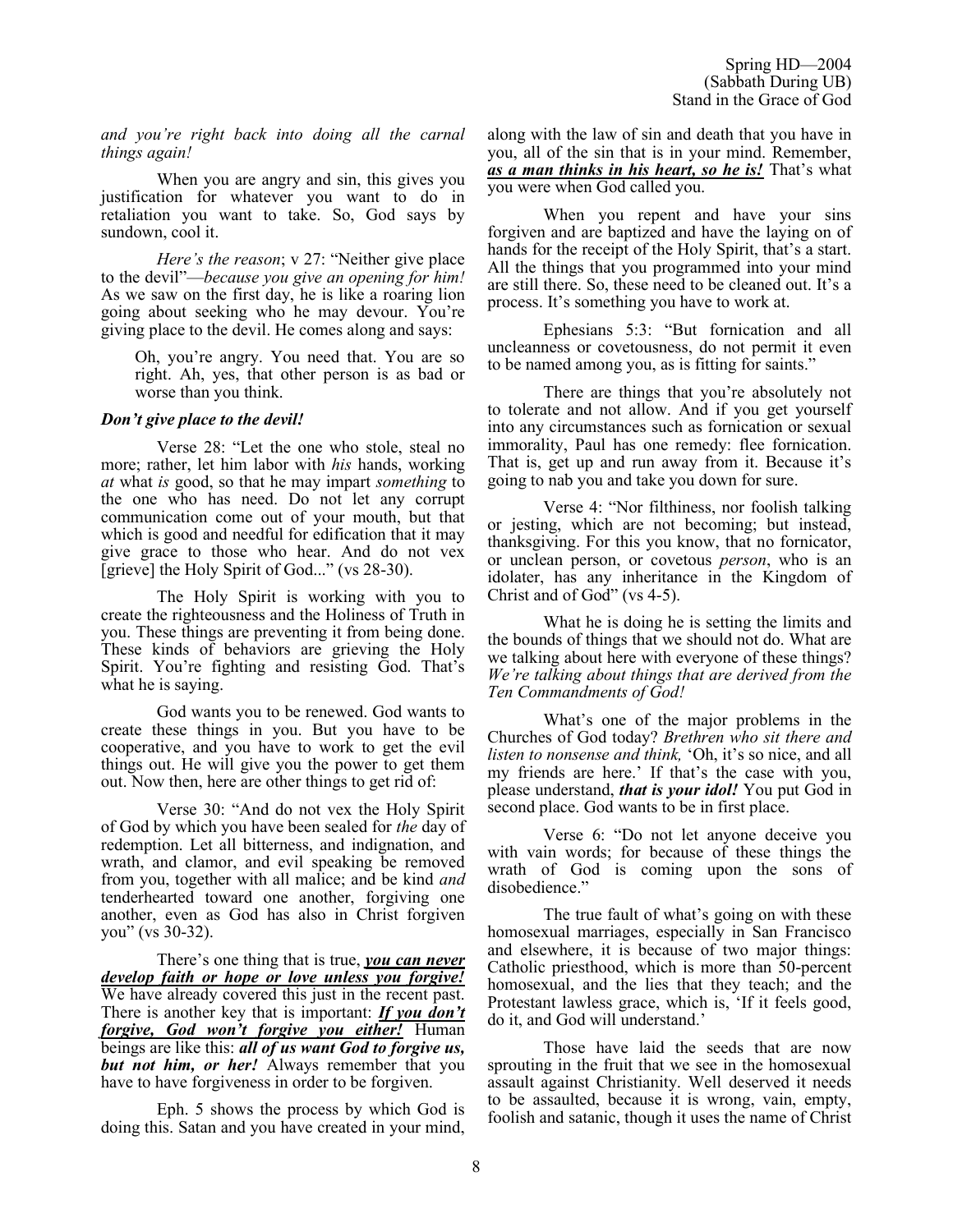because they have those standing up there speaking vain words and smooth words and nice things.

But if you preach the Truth of God you are harsh and mean and unresilient; you don't have any understanding. Tolerance, inclusions and a occlusive society has gotten us where we are today. You need to understand that. That's why he says don't do that.

Verse 7: "Therefore, do not be joint partakers with them. For you were once darkness... [if you go back in darkness again, you're in deep trouble] ...but now *you are* light in *the* Lord. Walk as children of Light, (because the fruit of the Spirit *is* in all goodness and righteousness and Truth)" (vs 7-9).

In other words, the fruits of your life, the recreation and renewing of your mind with the power of the Holy Spirit is going to produce goodness, righteousness and truth. Another thing it will do is:

Verse 10: "Proving what is well pleasing to the Lord."

How do you prove what is well pleasing to the Lord? *You study the Word of God! Then you practice it in your life!* That's how you do it.

Verse 11: "And have no fellowship with the unfruitful works of darkness, but rather, expose *them.*" That's what we have to do.

Now let's see the things that we have to fight against and get rid of. Here are the things that we need to get rid of:

Galatians 5:19: "Now, the works of the flesh are manifest, which are *these*: **adultery**... [sex is a big problem everywhere in the world, *period*] ...**fornication**… [that's sexual immorality] …**uncleanness**..."

Notice what I'm reading here are things that transgress the commandments of God. Is it any wonder the Protestants miss the point when they say you don't have to keep the 'old Law'? *Well, these are all based on the 'old Law'!* I'll tell you, *it's so old it's eternal!* It isn't ever going to change for anybody, because it's:

- God's laws
- God's commandments
- God's way

"...**uncleanness, licentiousness, idolatry, witchcraft, hatred**..." (vs 19-20).

If you want a good Bible study, do this: write down all these words and then you do a concordance study, and you go through the whole Bible. It would take quite a while to do this. Find out how every one of these things are transgressions of the laws and commandments of God and are condemned. *These are the works of the flesh!*

"...**hatred, strifes, jealousies, indignations, contentions, divisions, sects, envyings, murders, drunkenness, revelings,** and such things as these; concerning which I am telling you beforehand, even as I have also said in the past, that those who do such things shall not inherit *the* Kingdom of God"  $(vs 20-21)$ .

*All of these need to be put away!* But since we are still living in the flesh, what? Until we get our mind cleaned up and renewed, these things are going to be varying degrees of problems to overcome.

Of course, as long as we're in the flesh we still have these things to work on and overcome because that's part of *the creating of true character and righteousness!* We're going to see in just a little bit the steps that we need to take so that when we *put out the works of the flesh* and *put in the fruits of the Spirit,* then there has to be a removal of one and an implanting, or a creating of the other in our mind.

Let's look at the contrast. Every one of these things here: vs 19-21 are against the commandments of God, and there are laws against every single one of them. Now the fruit, the product, the result, because we are to, as Jesus said, *'we are to bring forth fruit, and our fruit is to remain.'* Here is the pinnacle of it. Paul starts out with love first, as we will see in just a little bit. Peter ends up with love. It's a step-by-step process that starts out with love, and it also ends up with love.

Verse 22: "But the fruit of the Spirit is love, joy, peace, longsuffering, kindness, goodness, faith, meekness, self-control; against such things there is no Law" (vs 22-23). *You can't be transgressing the laws of God if you are doing these things!*

Verse 24: "But those who *are* Christ's have crucified the flesh together with the passions and lusts."

*Crucifying the flesh* is the process of putting out, getting rid of. *Living by the Spirit* is to put in the way of God.

Verse 25: "If we live by *the* Spirit, we should also be walking by *the* Spirit. We should not become vainglorious, provoking one another *and* envying one another" (vs 25-26).

Now let's carry this a little bit further, and let's see what Peter had to say, but first let's go to one verse in: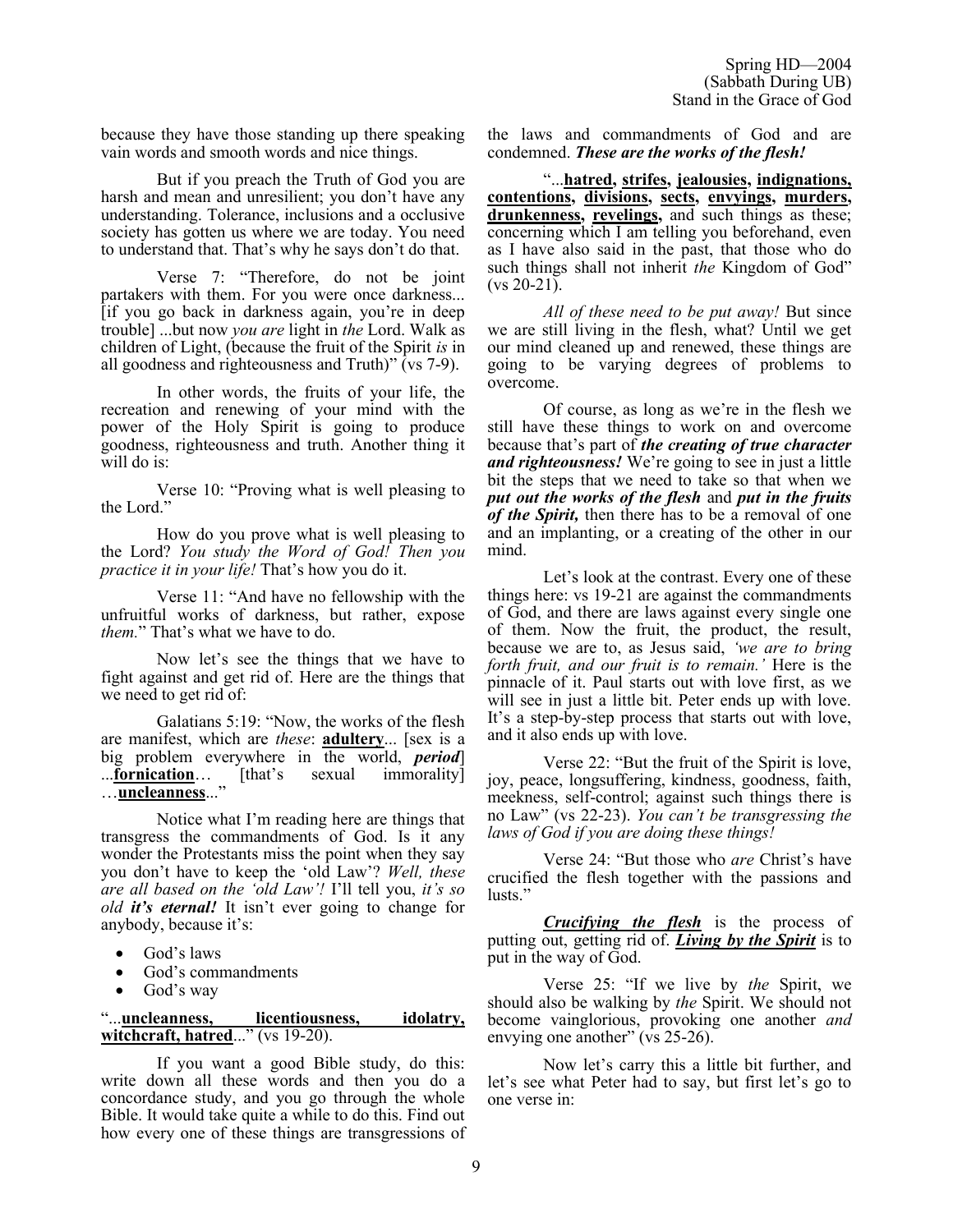Galatians 5:6: "Because in Christ Jesus neither is circumcision of any force, nor uncircumcision..."

In other words, it's not a physical thing that you do or don't do. There is no spirituality in circumcision or uncircumcision. That's just a part of the body. *We're talking about renewing the mind!* As we have seen before, *circumcise the mind, which is the spiritual conversion through Christ!* Now notice the rest of this:

"...rather, *it is the* inner working *of* faith... [that which is inside, not that which is outside in the flesh] ...through love"  $(v 6)$ .

- *faith* cannot operate without love
- *love* cannot operate without faith
- *belief* cannot operate without hope

2-Peter 1:1: "Simon Peter a servant and an apostle of Jesus Christ, to those who have obtained *the* same precious faith as ours by *the* righteousness of our God and Savior Jesus Christ. Grace and peace be multiplied to you..." (vs 1-2).

In other words, as you are building and developing this character, it is going to bring more grace and more peace; it will be multiplied to you.

#### "...**in** *the* **knowledge of God and of Jesus our Lord**" (v 2).

It means you will know more of the Word of God, you will know more by proving that it is true. And when you prove and reprove, and prove and reprove, then what's the old saying? *Repetition is the greatest teacher! God knows that, too!* That's why we have the Holy Days every year, to be repeated every year so that we come and do exactly what Peter says here, that *it can be multiplied to us in the knowledge of God and of our Lord Jesus Christ!* Every year we learn more things, and we grow in grace and knowledge.

Here's the reason why. Here's the motivation why. Here's the whole goal of what we are doing, and the process of the creation of the spiritual mind and Christ in us. It's in preparation for the resurrection.

Verse 3: "According as His Divine power… [the Holy Spirit] …has given to us all things that *pertain* to life and Godliness..."

- with the Spirit of God
- with the Word of God
- with the keeping of His commandments
- with growing and overcoming

*You have all things that pertain to life and Godliness; you are complete in Christ!* But that completion must be perfected.

*That comes* "...through the knowledge of Him Who called us by *His own* glory and virtue; through which He has given to us the greatest and *most* precious promises..." (vs 3-4).

I want you to understand something and never forget it: the first resurrection *is first for a reason!* In Hebrews Paul calls it *the superior resurrection!* We're going to see how much superior that is *when* we are resurrected. Then we will fully comprehended it and understand it.

*These are* "...the greatest and *most* precious promises, that through these you may become partakers of *the* Divine nature..." (v 4).

To have the very mind of God, through the Holy Spirit of God, through the power of Christ in us, and doing it God's way.

#### *Satan came to Adam and Eve and said,*

You don't have to do it God's way. I've got another way. It's a whole lot easier. All you have to do is eat of this little old tree over here. Now you know that God didn't tell you about that, because He's really hiding something from you. But this is really the only way to do it, to become God.

#### *Which is false!*

God has given the true way to become partakers of the Divine nature. If you have the Holy Spirit of God in you, you are already a partaker of the Divine nature. But it must be created in righteousness and true Holiness. It must grow and develop. Because once you have the begettal of the Holy Spirit it is just a start. It's just like a babe who has been conceived in the womb. It is a pinprick of life, but when it is born nine months later, look at all that is there.

Likewise with us! Once we receive the Holy Spirit through baptism and the laying on of hands, we are starting. But we have to grow. We have to be fed. We have to be nourished. There has to be a plan to do it. There has to be a means and a mechanism to accomplish it. That is through:

- the Holy Spirit of God
- the Word of God
- His commandments
- His Holy Days

*All these are part of the whole package that God has given!*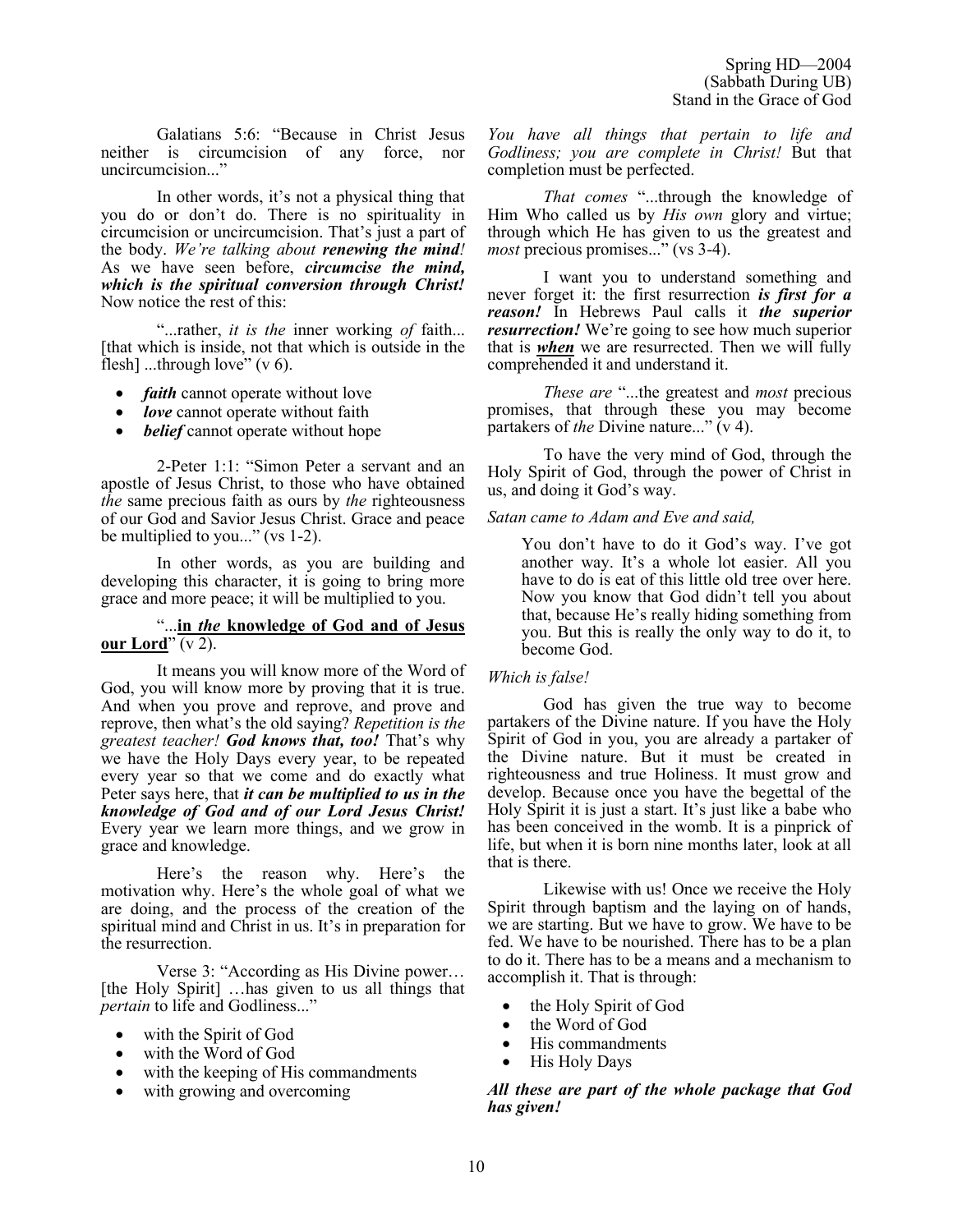"...partakers of *the* Divine nature, having escaped the corruption *that is* in *the* world through lust… [yes, you can overcome that] …And for this very reason also..." (vs 4-5).

In other words, because of what he just said here, this is the reason that you do what you do. This is the reason why you have the attitude to do what you do, and the way that you do it.

"…having applied all diligence..." (v 5). *God wants you to be*:

- diligent in it
- zealous in it
- passionate for God and His way

"...having applied all diligence besides, **add to your faith, virtue**..." (v 5).

Here are the spiritual building blocks of character in the renewing of your mind. Virtue, which is good, Godly behavior; looking to do the good; planning to do the good; carrying it out and doing the good.

"...**and to virtue, knowledge**" (v 5) *because you are in an educational process from God!*

He is educating you to become a very son or daughter of God. That takes education. That takes His Word. That's why He has given you the greatest textbook in the world, called the Bible; so that you can have the knowledge. How does knowledge come? *A bit at a time!* He doesn't want us to be like little kids, and remain in kindergarten all of our lives. The only thing you do—because one of the very first things you learned in kindergarten—is learn the clever little song is to teach the alphabet. Everyone knows that. But that same song with the alphabet *are the same letters that are used in the Bible to teach you the knowledge of God!* What are we dealing with? *It's an educational process!*

- knowledge of God the Father
- knowledge of Jesus Christ
- knowledge of the Word of God
- knowledge of the history

Do you think that any of us have enough time to get all the knowledge we really, really need in this lifetime? *NO!* As much as we can learn, we are to learn. But after the resurrection;

- Don't you think were going to learn a whole lot more?
- Don't you think God's educational process is going to continue for all eternity?

Verse 6: "And to knowledge, self-control; and to self-control, endurance..."

That's one thing a lot of people need today, both of them: *self-control and endurance!* When the going gets tough you still stick with it. Because *if you faint in the day of adversity, as we saw, you have little strength.* Endurance! Now what happens with endurance? It's just like Paul wrote in Rom. 5.

"…and **to endurance, Godliness** " (v 6).

You begin to have the kind of life that reflects the Godliness of Christ as He was in the flesh.

Verse 7: "And **to Godliness, brotherly love**..." *It's a process!* It's a step-by-step, growing and overcoming.

"...and **to brotherly love, the love** *of* **God**"  $(v 7)$ .

So here, Paul started out with love, and Peter ends up with love, the very love of God. There's an awful lot that needs to be said with that, because love is just not a feel-good emotion. That's only part of it. That's only one aspect of love. Love includes obedience, and loyalty, and all of the things that are here, that are listed here. Love includes all of those.

Verse 8, "For *if* these things exist and abound in you..."

They can't exist and abound in you unless you are busy working with God to let Him create these things in you, through doing the things that we have covered here.

"...they *will* cause *you to be* neither lacking effort nor lacking fruit in the knowledge of our Lord Jesus Christ…. [you're going to understand] …But the one in whom these things are not present is *spiritually* blind—so short-sighted *that* he has forgotten that he was purified from his old sins. For this reason, brethren, **be even more diligent to make your calling and election sure**; because *if* you are doing these things, you will never fall at any time. For in this way, **you will be richly granted an entrance into the eternal Kingdom of our Lord and Savior, Jesus Christ**" (vs 8-11).

What did Peter give us here? *An absolutely sure fire, guaranteed way to know that you are on the road to the Kingdom of God and you will go in!* That's how you stand before God.

Eph. 5—here is how we are to do it. Everyone has a pattern, or someone to follow that they use as a guide to live their life by. In doing that they develop their own means of character and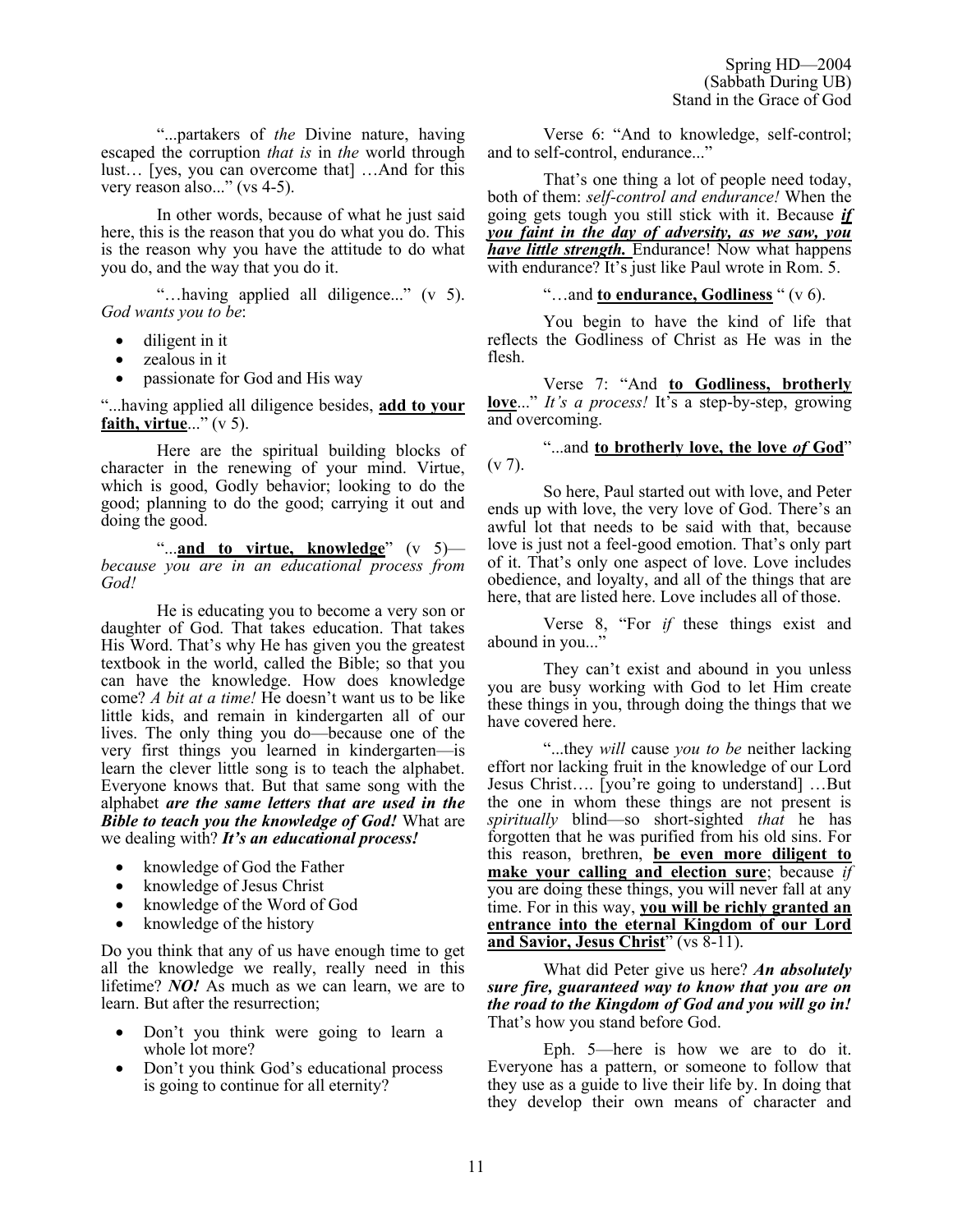personality so that when they are adults then they can function as adults separate.

Ephesians 5:1: "Therefore, be imitators of God..." *That's why we need the knowledge of God and Jesus Christ!*

We are not to go around and think that we are God, or that we are saviors of the world. *NO!* But we are to imitate God's behavior, His characteristics, His way of doing things, as listed out in His Word.

"...as beloved children…" (v 1). *That's what children do! They always mimic the behavior of the adults!*

Verse 2: "And **walk in love**..."

We are to live in love, as it says in one place, and here we are to walk in love. Faith works by love. So it all combines together, where I have said we are to *walk in faith, believe in hope, and live in love!* It all is combined together.

"…even as Christ also loved us, and gave Himself for us *as* an offering and a sacrifice to God for a sweet-smelling savor"  $(v 2)$ .

This is where you start out, with the sacrifice of Christ, and this is where you end up, is with the sacrifice of Christ.

Let's talk about the love of God and see what has to be done. Just as there is something that is to be built, it has to be honed, and refined, and perfected. I saw a documentary on how they made Rolls-Royce cars, those big expensive cars. The reason they're so expensive is because just the woodwork that they have in there on the doors, and on the dashboard, the glove compartment, and all that, they have wood—special, expensive wood that they hand craft. They sand, and they stain, and they polish and polish, and inspect it. It's worked over, and polished, and redone again and again until it is perfect. Now that's what God wants in us.

1-John 4:9. "In this *way* the love of God was manifested toward us..."

The very fact that God sent Jesus Christ, and He died for our sins, and Christ loves us, and God loves the world that He gave His only begotten Son. That is a manifestation of the love of God, not only for the world but for us.

"...that God sent His only begotten Son into the world, so that we might live through Him. In this *act* is the love—not that we loved God; rather, that He loved us and sent His Son *to be the* propitiation for our sins…. [now we are to respond to God because of this]: …Beloved, if God so loved us, **we**  **also are duty-bound to love one another.** No one has seen God at any time. *Yet,* if we love one another, God dwells in us, and His own love is perfected in us" (vs 9-12).

In other words, *part of having the love of God perfected in you is also loving the brethren!*

*Now this gives us little test*; v 12: "By this *standard*… [this measurement] …we know that we are dwelling in Him, and He *is dwelling* in us: because of His own Spirit, *which* He has given to us"—*so that we know that*:

- we have the Spirit of God
- we use the Spirit of God
- we are growing in grace and knowledge
- we are developing the character of God

## *That's how we stand before God!*

*That's why we are Holy and blameless and without reproach before Him in love!* That's how that works, see, it is perfected in us.

Verse 14: "And we have seen *for* ourselves and bear witness that the Father sent the Son *as the* Savior of the world. Whoever confesses that Jesus is the Son of God… [truly; not the counterfeits that we have in the world today] ... God dwells in him, and he in God…. [that can't be unless you're keeping commandments of God] …And we have known and have believed the love that God has toward us. **God is love**..." (vs 14-16).

That's the ultimate that we are going to achieve! Having escaped the lust that is in the world and the corruption of the carnal mind, and been given the divine power and Spirit to be partakers of the Divine nature.

"…God is love, and the one who dwells in love is dwelling in God, and God in him. By this *spiritual indwelling*, the love *of God* is perfected within us... [day-by-day, week-by-week, month-bymonth, year-by-year] ...So that we may have confidence in the Day of Judgment... [we don't have to be afraid; we can have confidence] …because even as He is, so also are we in this world. There is no fear in the love *of God*; rather, perfect love casts out fear because fear has torment…." (vs. 16-18).

If you think you stand before God and you're fearful and in torment, you better start repenting of that. You better start relying on the things that we have covered here today, to know how you stand before God.

"…And the one who fears has not been made perfect in the love *of* God" (v 18).